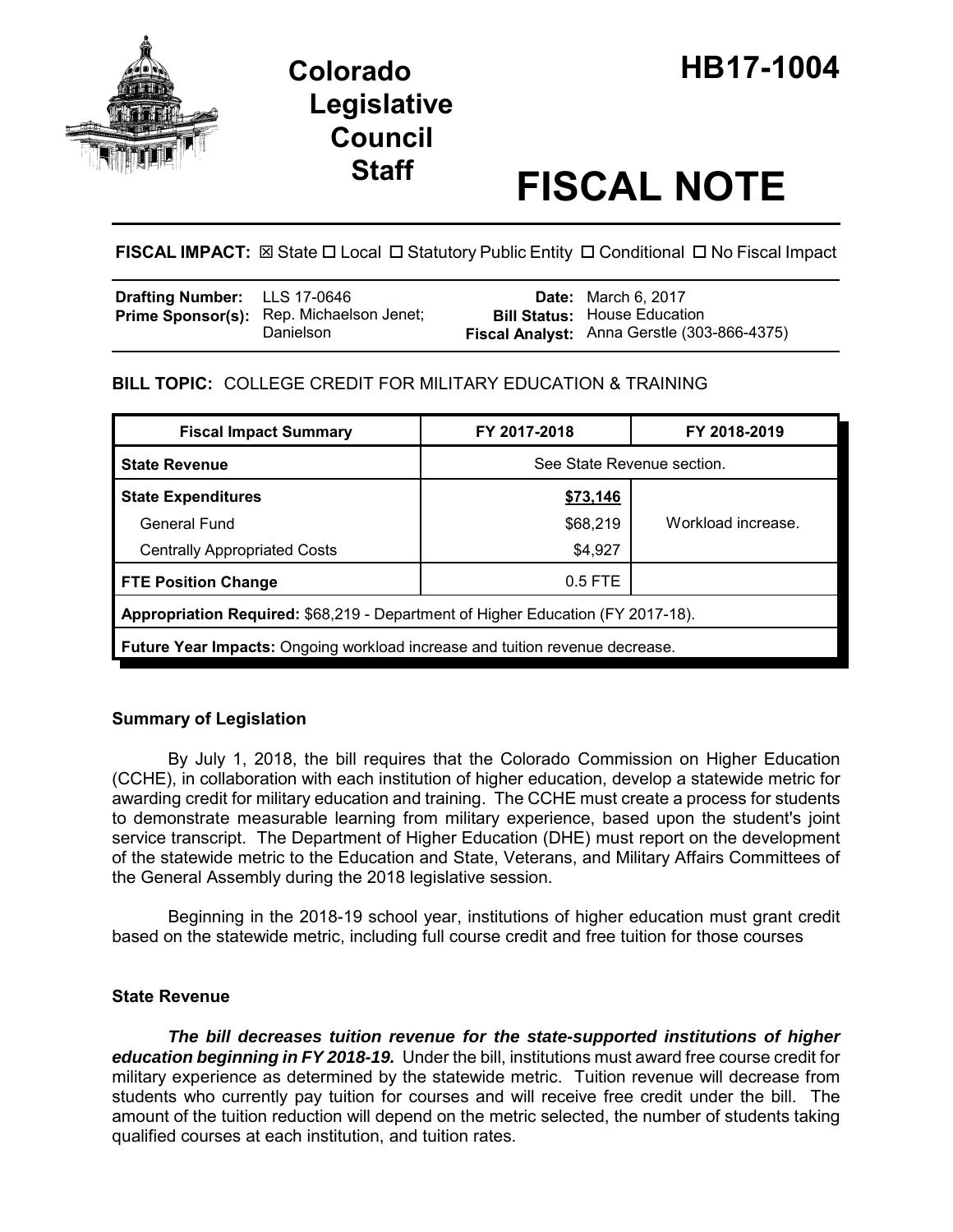#### **State Expenditures**

#### *The bill increases General Fund expenditures in the DHE by \$73,146 and 0.5 FTE in*

*FY 2017-18.* The bill also increases costs and workload for the institutions of higher education beginning in FY 2017-18. Costs are listed in Table 1 and discussed below.

| Table 1. Expenditures Under HB17-1004              |            |  |  |
|----------------------------------------------------|------------|--|--|
| <b>Cost Components</b>                             | FY 2017-18 |  |  |
| <b>Personal Services</b>                           | \$30,721   |  |  |
| <b>FTE</b>                                         | 0.5 FTE    |  |  |
| <b>Operating Expenses and Capital Outlay Costs</b> | 5,178      |  |  |
| <b>Meeting Costs</b>                               | 32,320     |  |  |
| Centrally Appropriated Costs*                      | 4,927      |  |  |
| TOTAL                                              | \$73,146   |  |  |

 *\* Centrally appropriated costs are not included in the bill's appropriation.*

*Personal services.* The DHE requires \$30,720 and 0.5 FTE in FY 2017-18 to inventory current credit awarded for military experience at different institutions, coordinate and conduct meetings with the institutions of higher education, compile the metric based on the meeting outcomes, and prepare the report for the General Assembly. The FTE has been prorated to account for the General Fund paydate shift and a July 1, 2017 start date.

*Meeting costs.* The bill requires \$32,320 to hold a series of meetings with representatives from the institutions of higher education to create a statewide metric. The fiscal note assumes that DHE will need to hold 8 full-day meetings in FY 2017-18. Based experience with similar meetings, the fiscal note assumes a cost of \$4,040 per meeting for facility and equipment rental, and food for 75-100 participants.

*Institutions of higher education.* The bill increases costs and workload for the state-supported institutions of higher education in several ways beginning in FY 2017-18. First, costs will increase for all institutions to participate in the process of creating a statewide metric for credit for military experience. It is assumed that 8 full-day meetings will be held in order to create the metric and institutions will be responsible for staff time to participate, as well as travel costs. In addition, workload and costs will increase to process and award military credit. The impact to each institution will depend on the credit currently awarded for military experience and the process currently in place to award credit for prior learning.

*Centrally appropriated costs.* Pursuant to a Joint Budget Committee policy, certain costs associated with this bill are addressed through the annual budget process and centrally appropriated in the Long Bill or supplemental appropriations bills, rather than in this bill. The centrally appropriated costs subject to this policy are estimated in the fiscal note for informational purposes and summarized in Table 2.